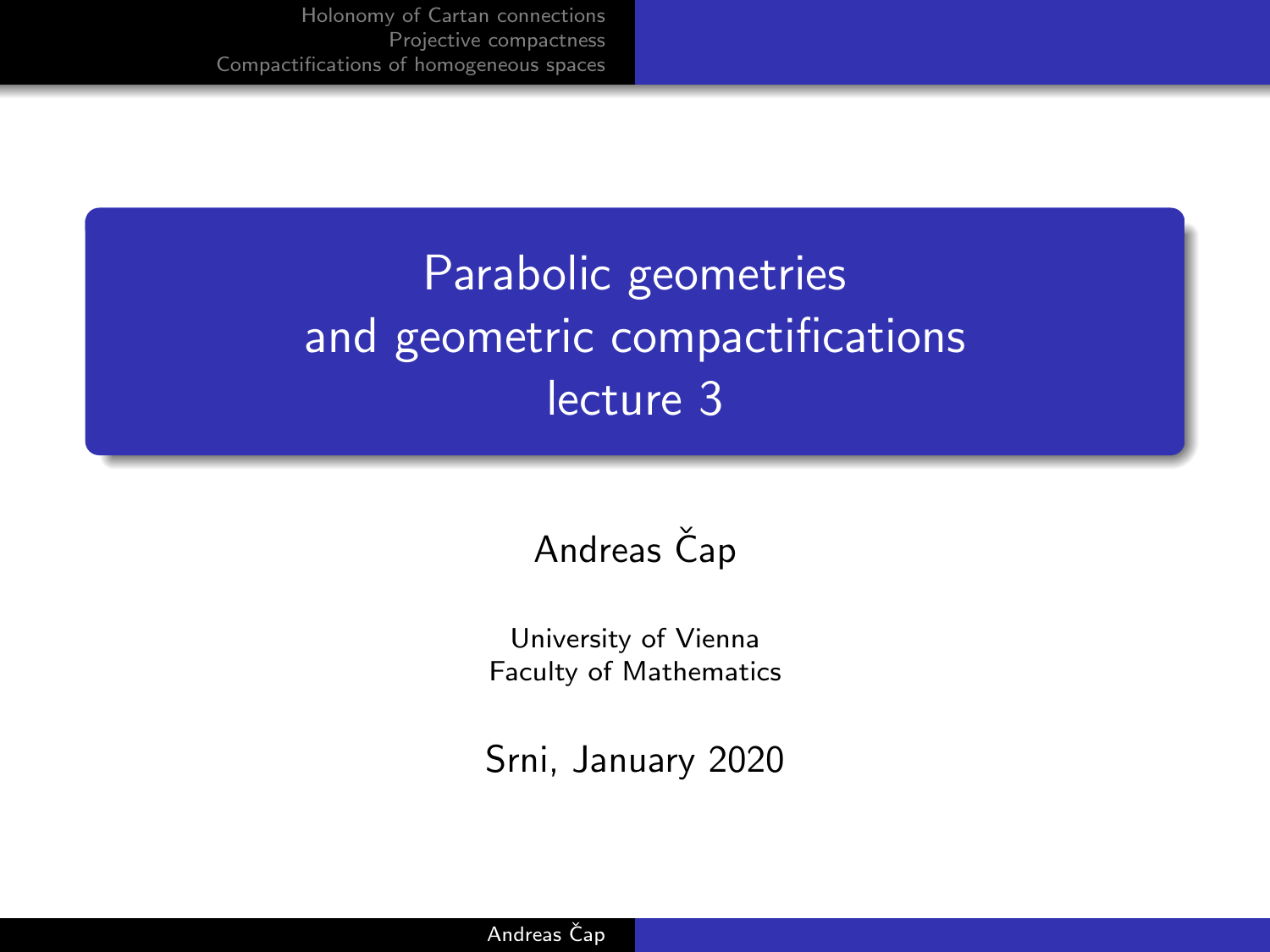# Recap / program

- In the second lecture we have seen that Poincaré-Einstein metrics can be described in terms of conformal structures that admit a parallel section of the standard tractor bundle. This provides a relation to holonomy reductions of Cartan connections which will be discussed in the first part of today's talk.
- In the second part of the talk, I will discuss how the holonomy perspective leads to the concepts of projective compactness that has been developed in several recent articles of R. Gover and myself. I will also make some remarks on c-projective compactness.
- In the last part of the talk, I will sketch applications of the holonomy theory to the study of compactifications of symmetric spaces and more general homogeneous spaces.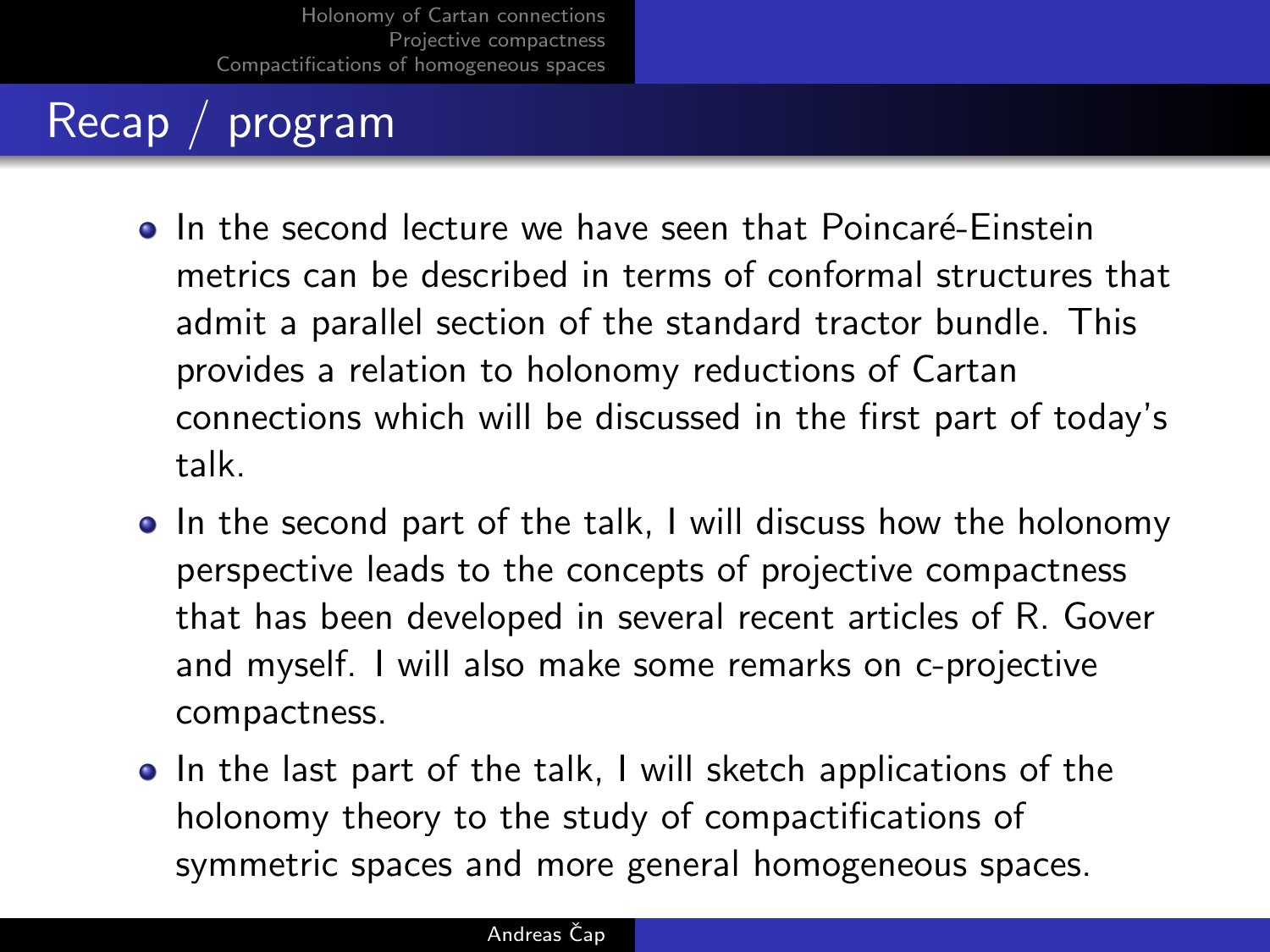





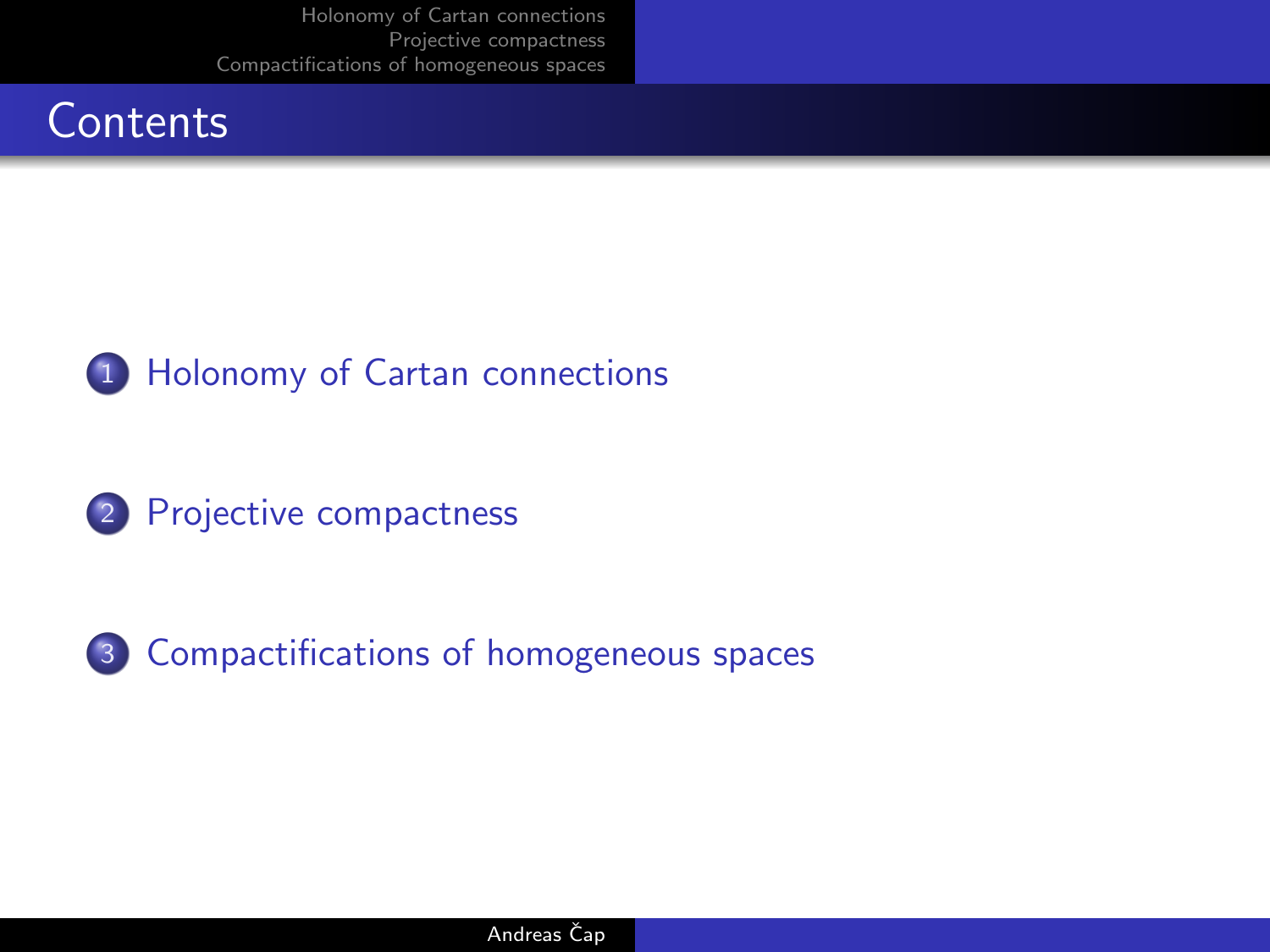- <span id="page-3-0"></span>• Let  $(p: \mathcal{G} \to M, \omega)$  be a Cartan geometry of type  $(G, P)$ . Since  $\omega$  trivializes  $T\mathcal{G}$ , it has no holonomy in a naive sense.
- $\bullet$  As we have seen, there is an induced principal connection  $\tilde{\omega}$ on  $\tilde{\mathcal{G}} := \mathcal{G} \times_{\mathcal{P}} \mathcal{G}$ , which has a holonomy group  $\subset \mathcal{G}$ .

For conformal Cartan connections, this was studied since the early 2000's under the name "conformal holonomy". There were some early results, including classification results on possible holonomy groups (S. Armstrong), but some basic geometric features remained unnoticed for a longer time.

The fact that a parallel standard tractor is equivalent to an Einstein metric on a dense open subset was fundamental for the classification results. But the relation to Poincaré-Einstein was first noticed in a 2009 article of R. Gover, and the general holonomy theory appeared in a 2014 article of R. Gover, M. Hammerl and myself: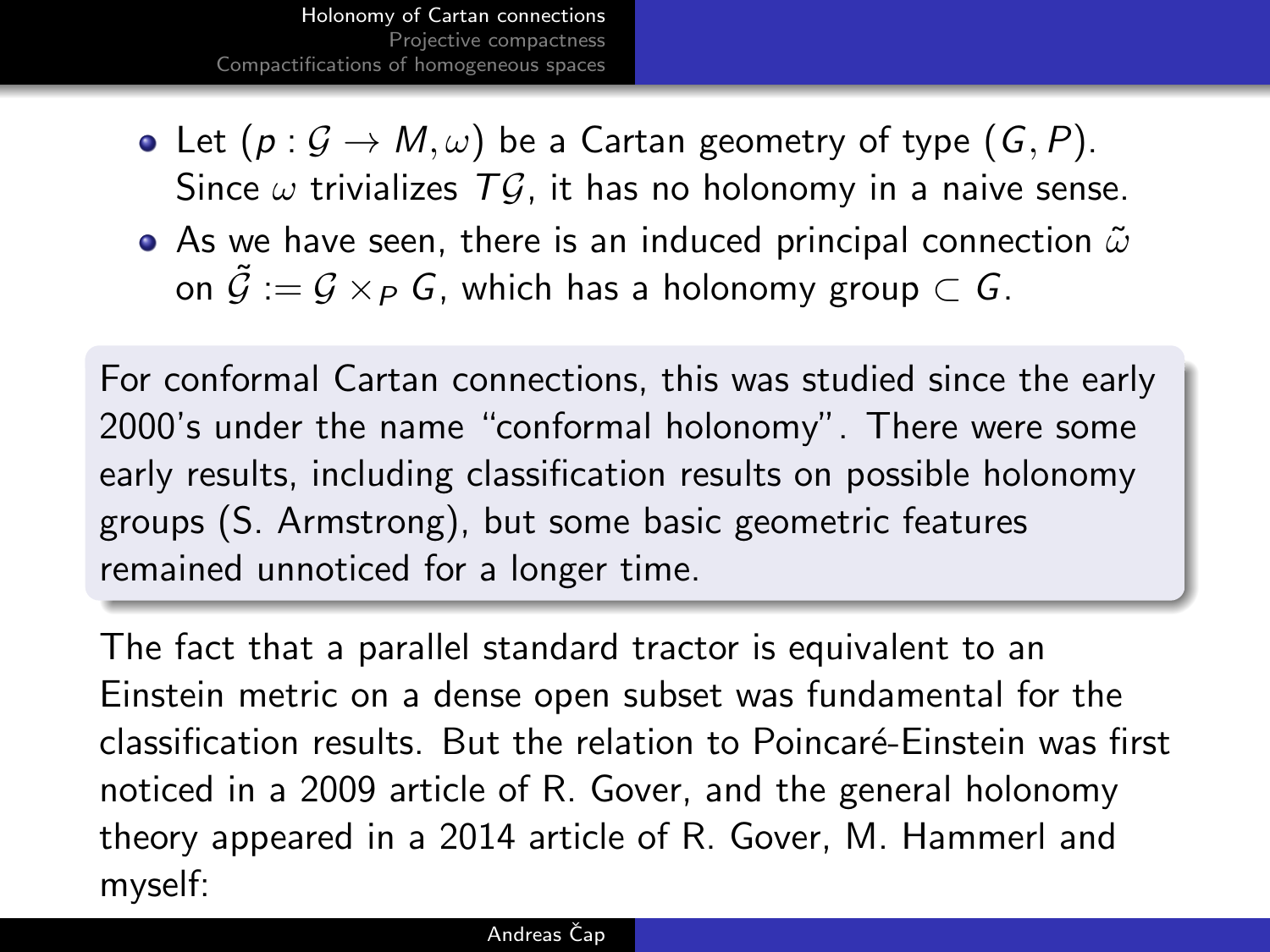Let  $\mathcal O$  be a homogeneous space of G. For a geometry  $(\mathcal G,\omega)$  of type  $(\emph{G},\emph{P})$ , one gets  $\mathcal{G}\times_P \mathcal{O} \cong \tilde{\mathcal{G}}\times_G \mathcal{O}$ , so this inherits an Ehresmann connection. One defines a holonomy reduction of type  $\mathcal O$  to be a parallel section of that bundle. This corresponds to a P-equivariant smooth function  $f: \mathcal{G} \to \mathcal{O}$ .

Let  $\mathcal{O} = \Box \mathcal{O}_i$  be the decomposition of  $\mathcal O$  into P-orbits. Then for each  $x\in M$ ,  $f(\mathcal{G}_x)\subset \mathcal{O}$  is one of these orbits and if this is  $\mathcal{O}_i$ , we say that  $i \in \mathcal{O}/P$  is the P-type of x. Correspondingly, we get a decomposition  $M = \sqcup M_i$  according to P-types.

For  $G/P$ , one verifies that there is a unique holonomy reduction of type  $\mathcal O$  for each  $\alpha \in \mathcal O$ , corresponding to the P-equivariant function  $\mathsf{G}\to\mathcal{O}$  given by  $f(g)=g^{-1}\cdot\alpha.$  Putting  $H:=\mathsf{G}_{\alpha}$  (so we can identify  $O$  with  $G/H$ ) we conclude that the decomposition of  $G/P$  according to P-types coincides with the decomposition into H-orbits. Thus P-types are indexed by  $H\backslash G/P$  in general.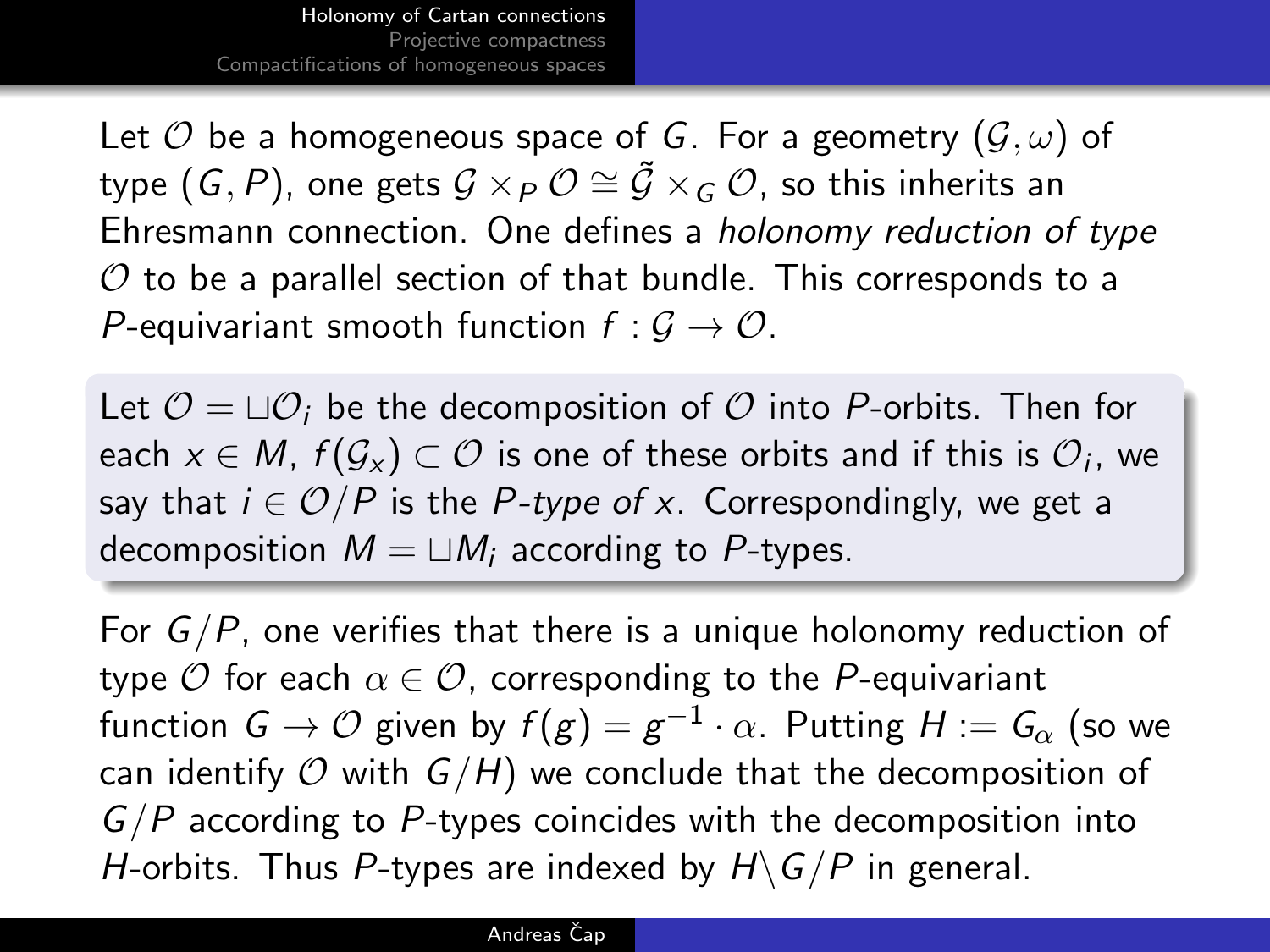It is a general result that H-orbits in  $G/P$  are initial submanifolds, and of course they are homogeneous spaces of H. In the curved case, one uses a version of normal coordinates to prove:

Let  $x \in M$  be a point of P-type *i*, fix a holonomy reduction of  $G/P$  corresponding to H for which eP has P-type i. Let  $L_i$  be the stabilizer of  $eP$  in  $H$ . Then

- **1** There are open neighborhoods U of x and V of  $eP$  and a diffeomorphism  $\varphi: U \to V$  that is compatible with the decomposition into P-types. In particular,  $M_i \subset M$  is an initial submanifold.
- $\bullet$  The initial submanifold  $M_i$  inherits a Cartan geometry of type  $(H, L_i)$  from the holonomy reduction.

This motivates the terminology "curved orbit decomposition". The curved orbits  $M_i \subset M$  cannot look worse than the *H*-orbits in  $G/P$ .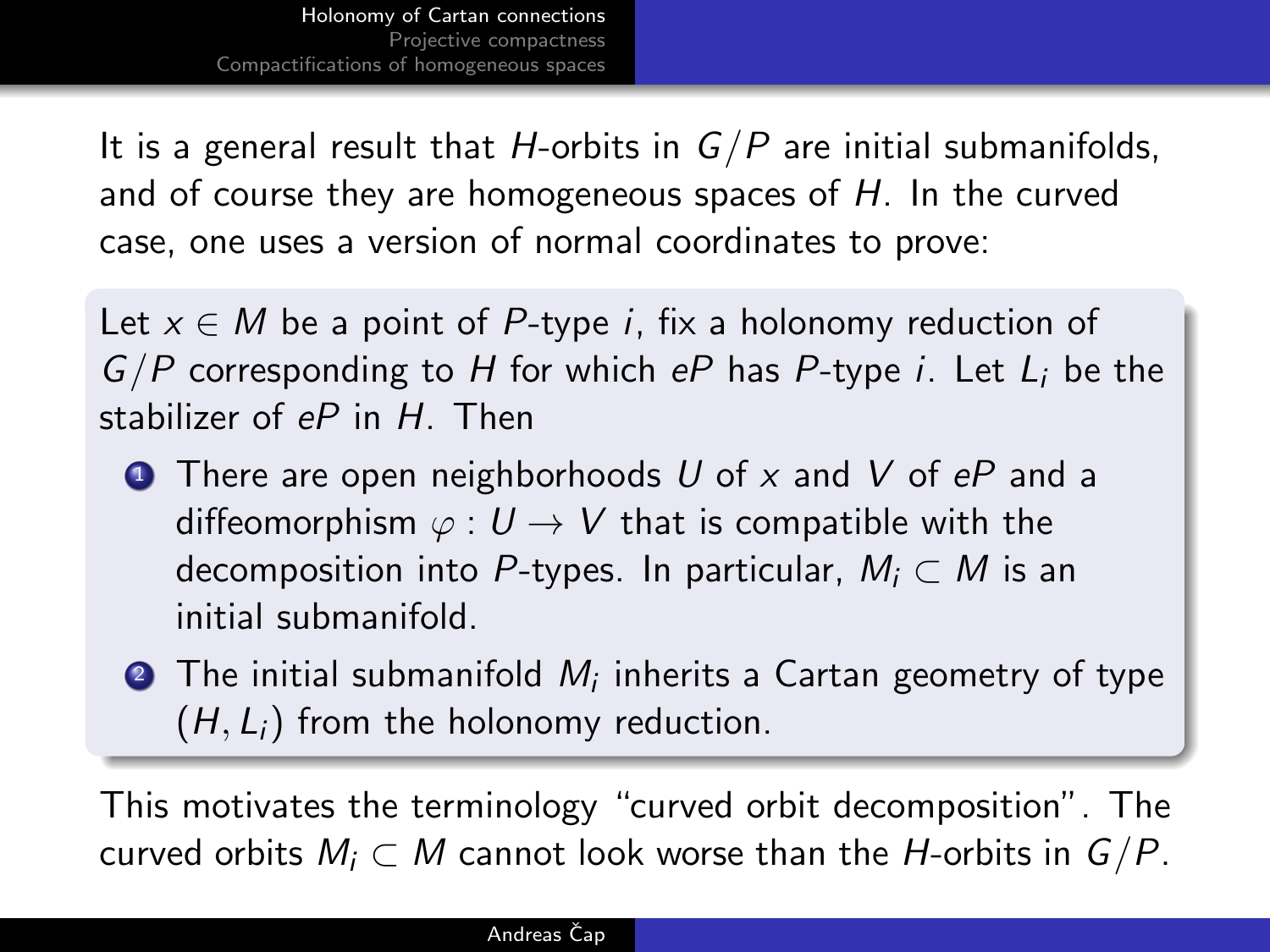For the case relevant to Poincaré-Einstein,  $G = SO_0(n + 1, 1)$ , P is the stabilizer of a null ray and  $H \cong SO(n, 1)$  is the stabilizer of a positive vector in  $\mathbb{R}^{n+1,1}$ . This gives

- $M = M_-\cup M_0\cup M_+$ , with  $M_+$  open and  $M_0$  (if non-empty) a separating hypersurface according to the inner product of the vector with the ray.
- $L_{\pm}\cong SO(n)$ , so  $H/L_{\pm}$  is hyperbolic space and on  $M_{\pm}$  obtains induced Riemannian metrics. Einstein follows from normality of the conformal Cartan connection.
- $L_0$  is the stabilizer of a null line in  $\mathbb{R}^{n,1}$ ,  $H/L_0$  is the conformal  $(n-1)$ -sphere and on  $M_0$  one obtains the normal Cartan geometry associated to a conformal structure.

So this not only provides the picture for Poincaré-Einstein we had, but it also leads to the canonical Cartan geometries associated to all the geometric structures on the curved orbits.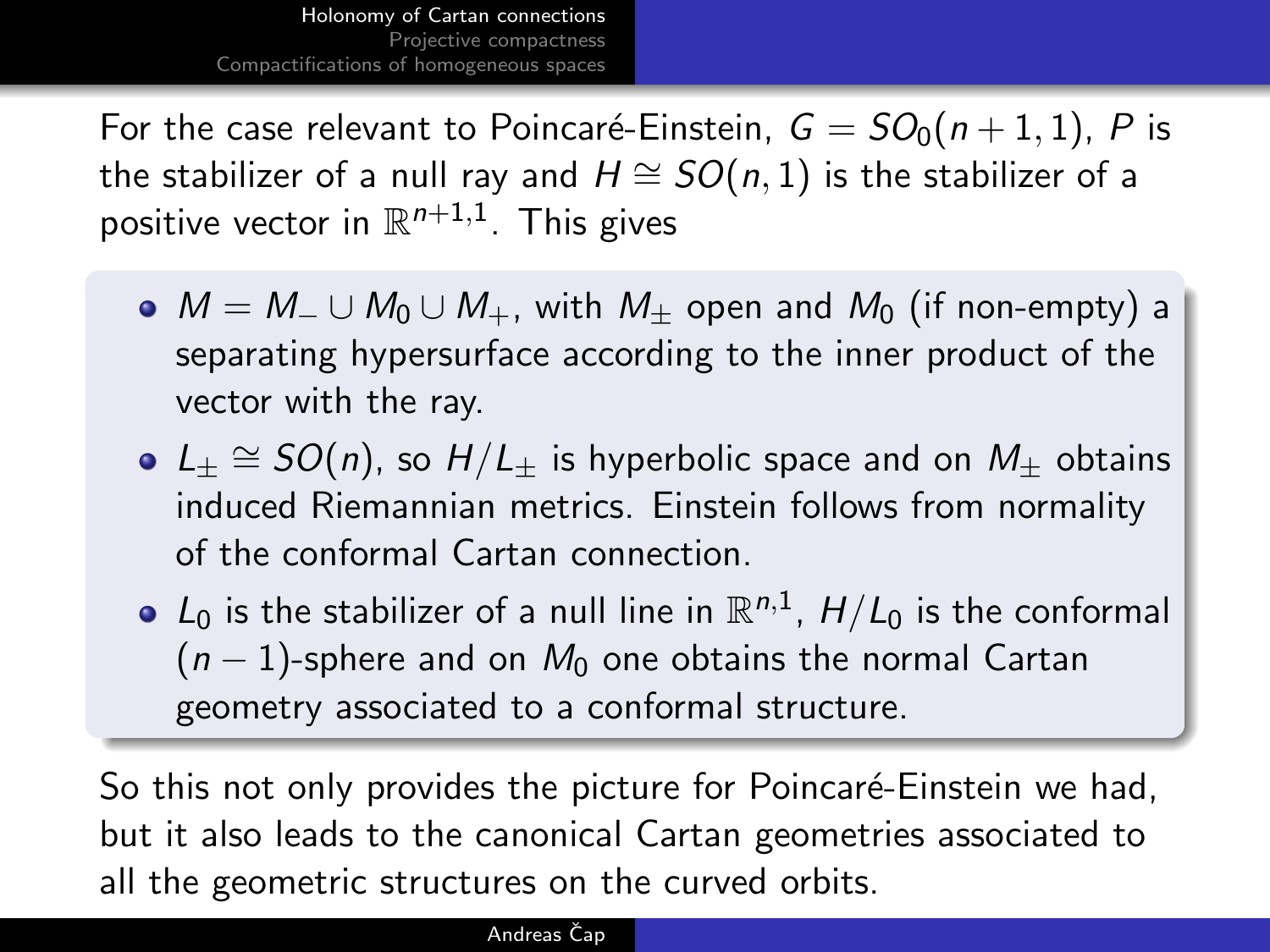<span id="page-7-0"></span>Projective structures are one of two examples of parabolic geometries that are not determined by the underlying structure discussed in lecture 1. Here  $G = SL(n+1, \mathbb{R})$  and P is the stabilizer of a ray in  $\mathbb{R}^{n+1}$ , so  $\mathit{G_{0}}=\mathit{GL^{+}}(n,\mathbb{R}).$ 

For a Cartan geometry of type  $(G, P)$ , the underlying bundle  $\mathcal{G}_0 \rightarrow N$  is the full oriented frame bundle of N. But one can use  $G_0$ -equivariant sections  $G_0 \rightarrow G$  to pull back the  $g_0$ -component of  $\omega$  to a principal connection on  $\mathcal{G}_0$ .

This defines a family of linear connections  $\nabla$  on TN, that turn out to be torsion free and have the same geodesics up to parametrization. Thus they form a "projective equivalence class" and it turns out that the Cartan geometry equivalently encodes this class respectively the family of geodesic paths. There are again density bundles  $\mathcal{E}(w)$  and non-vanishing densities select connections in the class.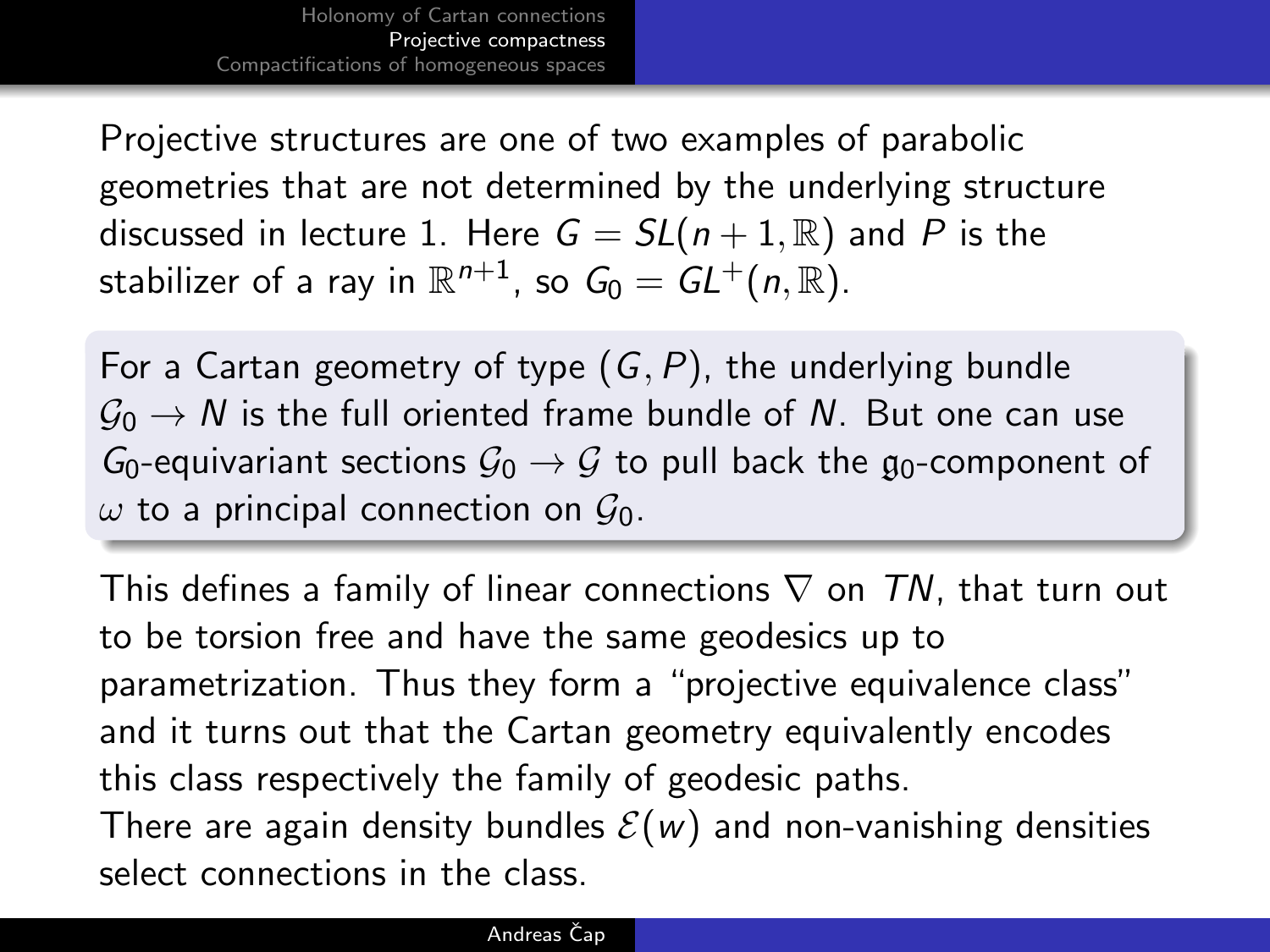There are two relevant holonomy reductions here: First, we can take the stabilizer  $H_1$  of a linear functional  $\alpha$  on  $\mathbb{R}^{n+1}.$  On the homogeneous model, this decomposes  $S<sup>n</sup>$  into two open hemispheres which inherit flat connections and the totally geodesic equator.

On a curved geometry, such a reduction is given by a parallel sections of  $\mathcal{G}\times_P \mathbb{R}^{(n+1)*}$  and provides

- $\bullet$   $M = M_{-} \cup M_{0} \cup M_{+}$  with  $M_{+}$  open and  $M_{0}$  a totally geodesic separating hypersurface.
- Ricci flat connections in the projective class on  $M_{+}$ .
- The normal Cartan geometry associated to a projective structure on  $M_0$ .

If the connections on  $M_+$  are Levi-Civita for some metric, there is an induced holonomy reduction for the Cartan geometry on  $M_0$ .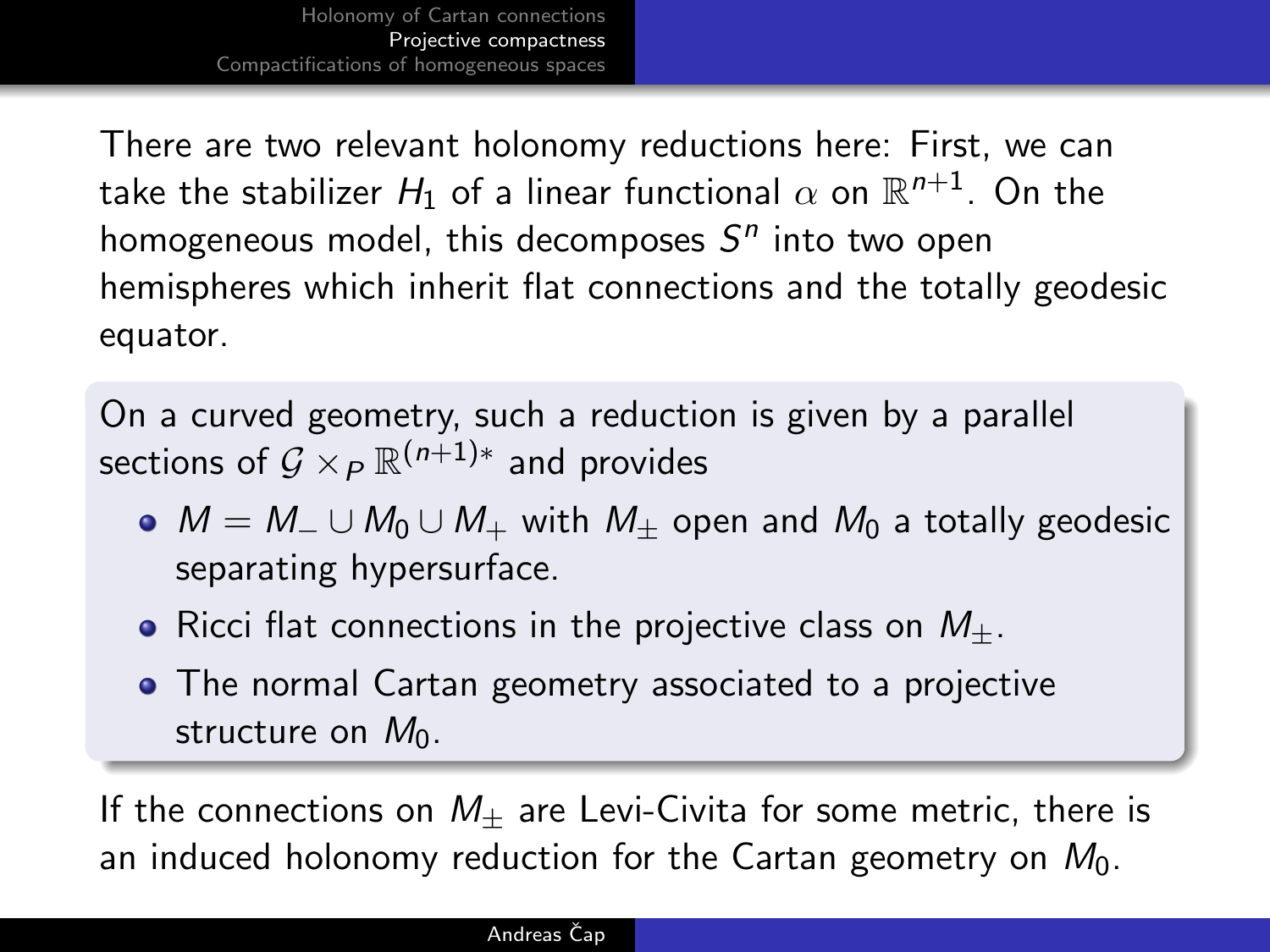For the stabilizer  $H_2$  of a non-degenerate bilinear form of signature  $(n, 1)$  on  $\mathbb{R}^{n+1}$ , the orbit structure on  $G/P$  is more complicated:

- Two copies of Riemannian hyperbolic space (negative rays)
- two copies of a Riemannian conformal sphere (null rays)
- One copy of Lorentzian de Sitter space (positive rays)

On curved geometries, such holonomy reductions are equivalent to Klein-Einstein metrics. The setup looks similar to the PE case: Open curved orbits inherit Einstein metrics and there are separating hypersurfaces that inherit the normal Cartan geometries associated to a conformal structure.

From a geometric point of view, there are several remarkable differences to the Poincaré-Einstein case: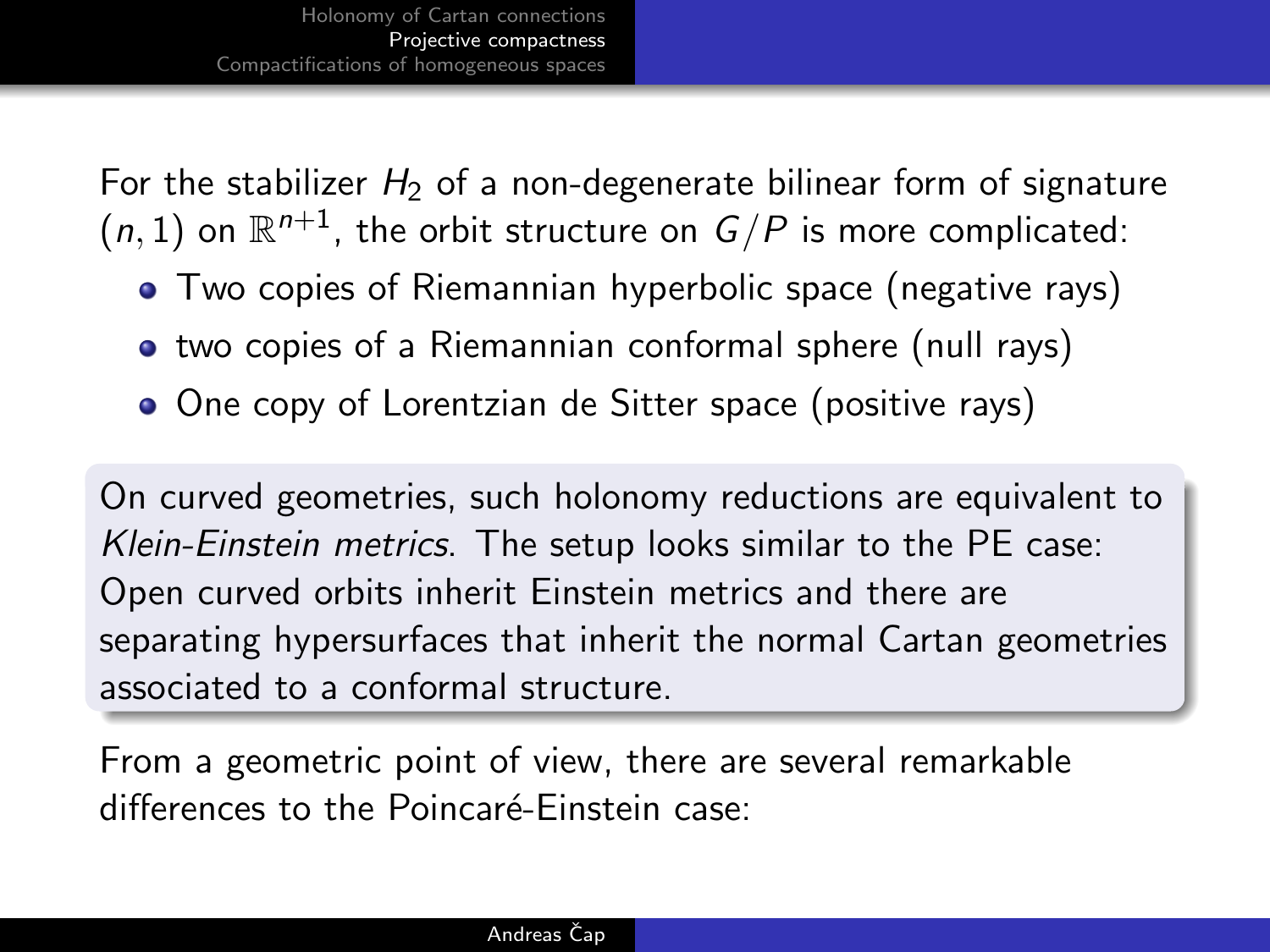- Here the metrics on the open orbits have different signature (Riemannian and Lorentzian). Crossing a boundary, the signature changes.
- What one actually gets on the open orbits are is a connection  $\nabla$  with non-degenerate, parallel Schouten-tensor (which then is an Einstein metric).
- $\bullet$  The induced conformal structure on  $M_0$  can be described in terms of the projective second fundamental form (which is well defined up to scale).
- The conformal tractor bundle on  $M_0$  is the projective standard tractor bundle endowed with the the parallel bundle metric defining the holonomy reduction.

Trying to weaken the two types of holonomy reductions to obtain an analog of conformal compactness, it turns out that they both fit into a broader picture: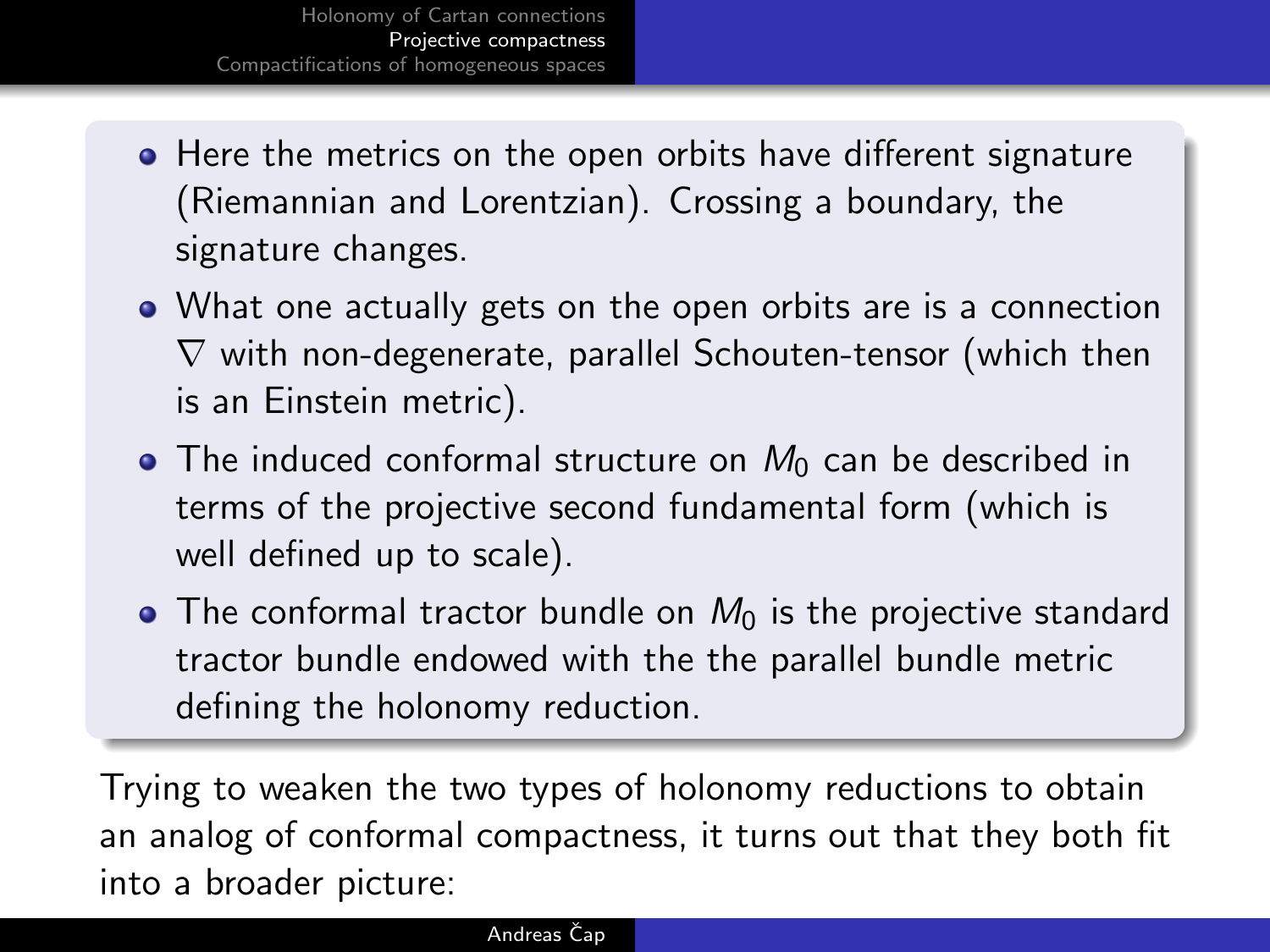A projective modification of  $\nabla$  is described by a one-form  $\Upsilon$  via  $\hat\nabla_\xi\eta=\nabla_\xi\eta+\Upsilon(\xi)\eta+\Upsilon(\eta)\xi.$  One defines projective compactness by the requirement that certain modifications admit a smooth extension, but this allows for an additional parameter.

Fix  $\alpha \in (0, 2]$ . For  $\overline{M} = M \cup \partial M$  a connection  $\nabla$  on M is called projectively compact of order  $\alpha$  if for a local defining function  $\rho$  for  $\partial M$ , the projective modification of  $\nabla$  determined by  $\Upsilon:=\frac{d\rho}{\alpha\rho}$ admits a smooth extension to  $\overline{M}$ .

- $\alpha$  is related to the rate of volume growth,  $\alpha \in (0, 2]$  is needed for the boundary to be at infinity.
- The holonomy reductions from before are special cases for  $\alpha = 1$  (Ricci flat) and  $\alpha = 2$  (Einstein), respectively.
- $\bullet$  If  $\nabla$  preserves a volume form, projective compactness of order  $\alpha$  is equivalent to a defining density in  $\mathcal{E}(\alpha)$ .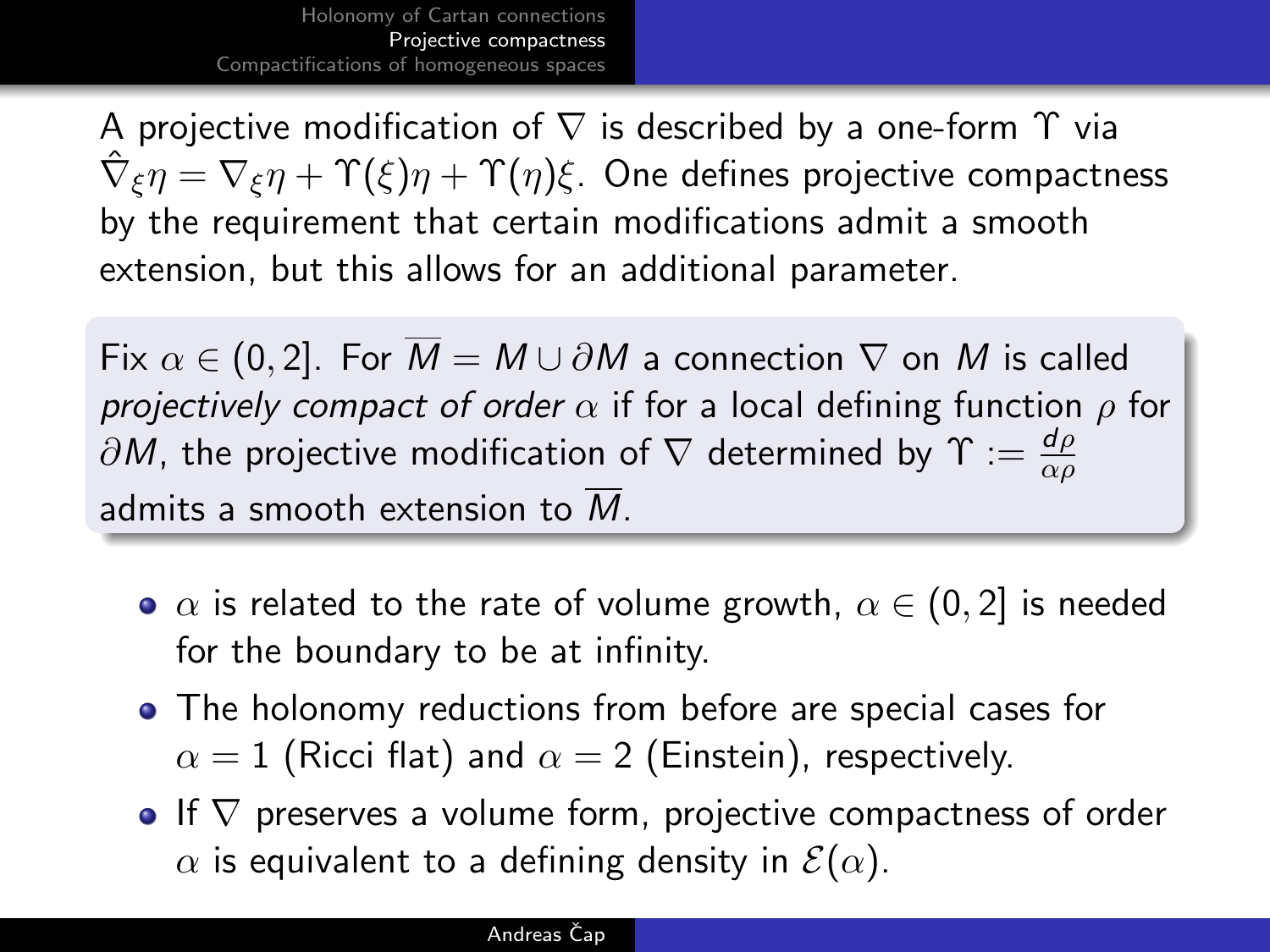## Selected results on projective compactness

- Asymptotic forms for metrics that are sufficient for projective compactness of any order  $\alpha$ , thus many local examples.
- For  $\alpha = 2$ , the asymptotic form is equivalent to projective compactness.
- If the projective structure  $[\nabla]$  determined by a metric g on M admits a smooth extension to  $\overline{M}$ , then  $Scal(g)$  extends to M. Locally around boundary points in which this extension is non-zero,  $g$  is projectively compact of order 2.
- Suppose that g is Einstein on M,  $[\nabla]$  extends to  $\overline{M}$  but  $\nabla$ does not extend to any open subset of  $\partial M$ . Then g is projectively compact of order 1 if  $Ric(g) = 0$  and of order 2 if  $Ric(g) \neq 0$  (different rates of volume growth are forced).
- Explicit description of the conformal boundary tractor bundle and connection from the projective data in the interior.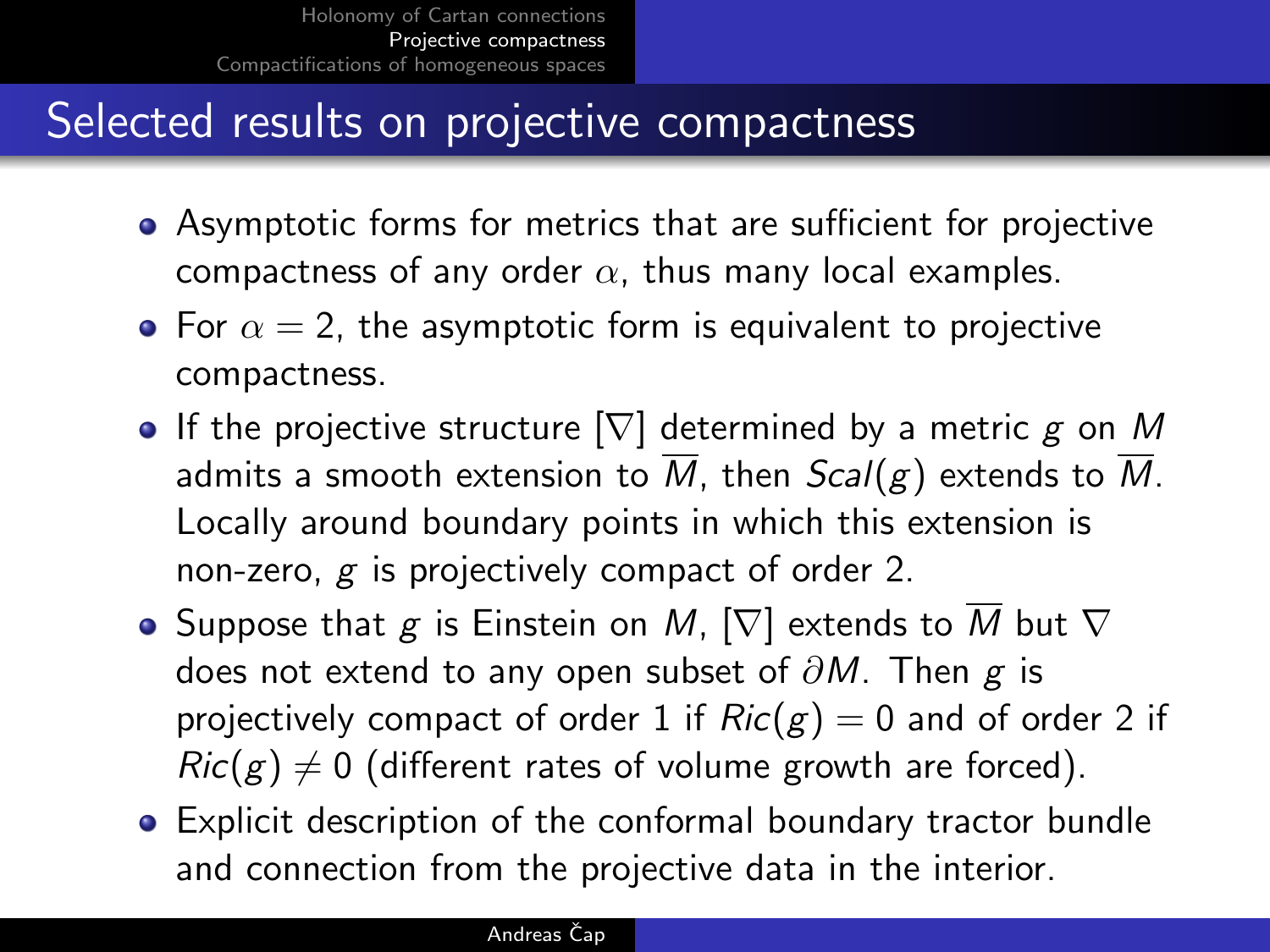There is an almost complex analog of projective compactness of order 2, which involves c-projective geometry ("c-projective compactness"). In its metric version, this involves (quasi-)Kähler metrics in the interior and (almost) CR structures on the boundary.

#### **Results**

- The complete Kähler metrics on smoothly bounded domains constructed from defining functions are c-projectively compact.
- Equivalent characterization via an asymptotic form.
- $\bullet$  Holonomy reductions to  $U(p,q) \subset SL(n,\mathbb{C})$  are contained as a special case. These lead to Kähler-Einstein metrics in the interior.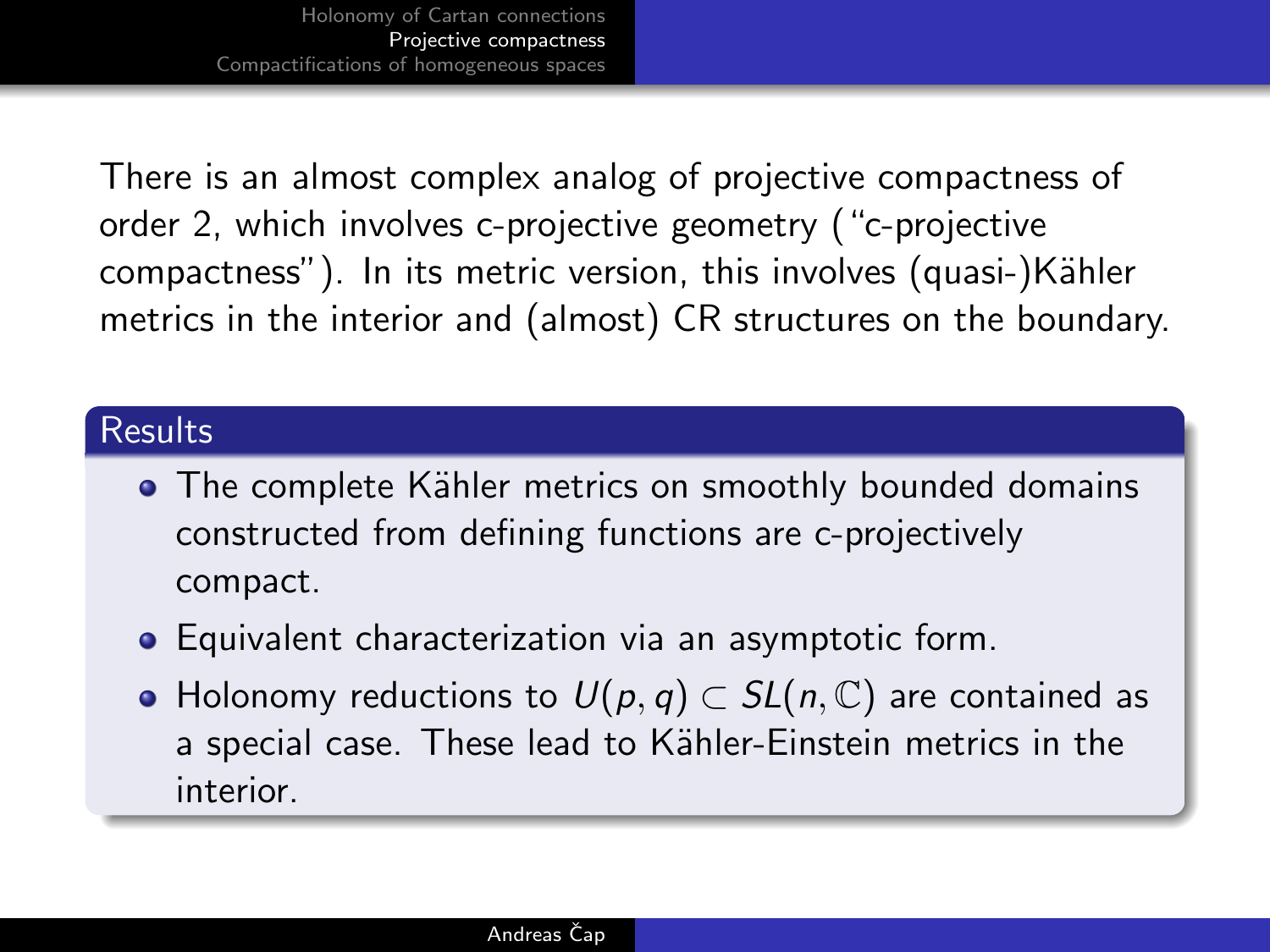<span id="page-14-0"></span>Suppose that  $G/P$  is a generalized flag manifold and  $H \subset G$  is a subgroup that acts with finitely many orbits on  $G/P$ . Then there are open H-orbits  $H/L$  which inherit a (locally flat) parabolic geometry of type  $(G, P)$  and the closure in  $G/P$  defines a compactification of  $H/L$ . This is not a rare situation:

### Theorem (J. Wolf, 1976)

Let G be a real simple Lie group and  $\theta$  an involutive automorphism of G with fixed point group  $H \subset G$ . Then for each parabolic subgroup  $P \subset G$ , H acts on  $G/P$  with finitely many orbits.

Example: For  $p \leq q$  put  $n = p + q$ , take  $G := SL(n, \mathbb{R})$  and P such that  $G/P = Gr(p, \mathbb{R}^n)$ . Let  $H := SO(p, q) \subset G$  defined by a bilinear form b on  $\mathbb{R}^n$ . H-orbits in  $G/P$  are determined by rank and signature of the restriction of  $b$ , and for positive definite restriction, one gets the Riemannian symmetric space  $H/K$ .  $K = S(O(p) \times O(q)).$